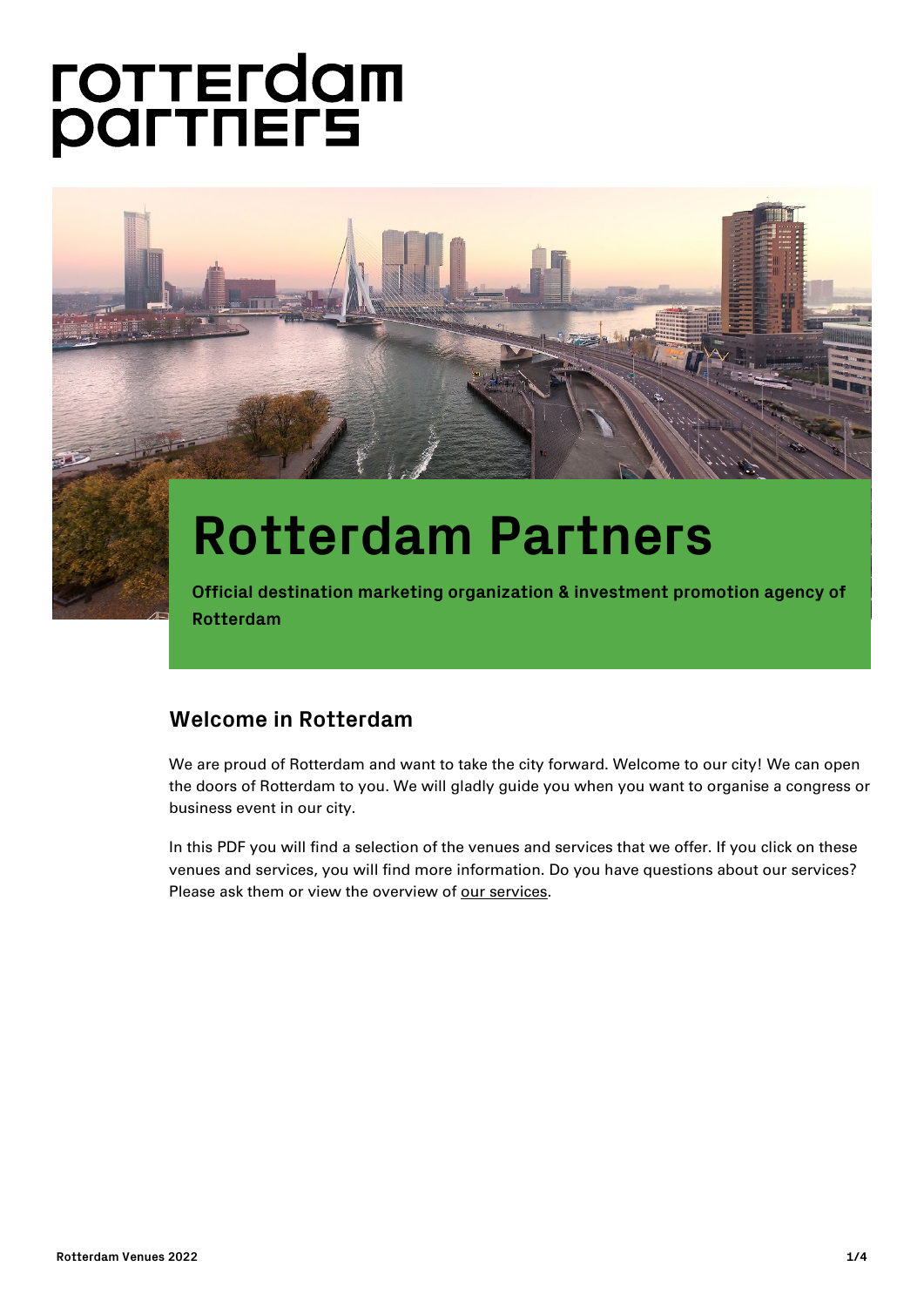#### Convention & exhibition venues

### **RDM Rotterdam - Congrescentrum**

**Overview** 13 halls max 501 people 140  $m<sup>2</sup>$ 

Address & contact Heijplaatstraat 17 3089 JB Rotterdam [rdmrotterdam.nl](http://www.rdmrotterdam.nl/) [office@rdmrotterdam.nl](mailto:office@rdmrotterdam.nl) [010 794 5031](#page--1-0) Social media [Facebook.com/RDM010](http://Facebook.com/RDM010) [Twitter.com/RDMRotterdam](http://Twitter.com/RDMRotterdam)



# **About RDM Rotterdam - Congrescentrum**

RDM refers to the Dutch name for Rotterdam s most famous shipbuilding dry docks and yards where cruise liners, such as the ss Rotterdam, used to be built for the Holland-America Line. Colleges, research institutes and companies now work together on technical innovations here. The RDM Campus site s listed industrial buildings have been renovated and are also used as venues for events and gatherings. The ten available spaces have been thoroughly renovated but still retain the feel of bygone days thanks to their period features including leaded windows, panelling, marble and chandeliers. The rooms are suitable for gatherings of 10 to 300 people and include free WiFi. The largest room has a ceiling height of three metres and can hold 170 people when set up as a theatre and 75 for a dining event. It can be arranged as required and there are no pillars in the space. For special occasions it is sometimes possible to move to a space elsewhere on the site which can accommodate 300 people when set up as a theatre and 200 as a dining venue.

The RDM Campus is just beyond the Waalhaven harbour right in the heart of Rotterdam s old port district near the village of Heijplaat. The quickest way to reach the RDM Campus site from Rotterdam city centre is to take the Aqualiner boat which sails from the Erasmus Bridge.

#### **General information**

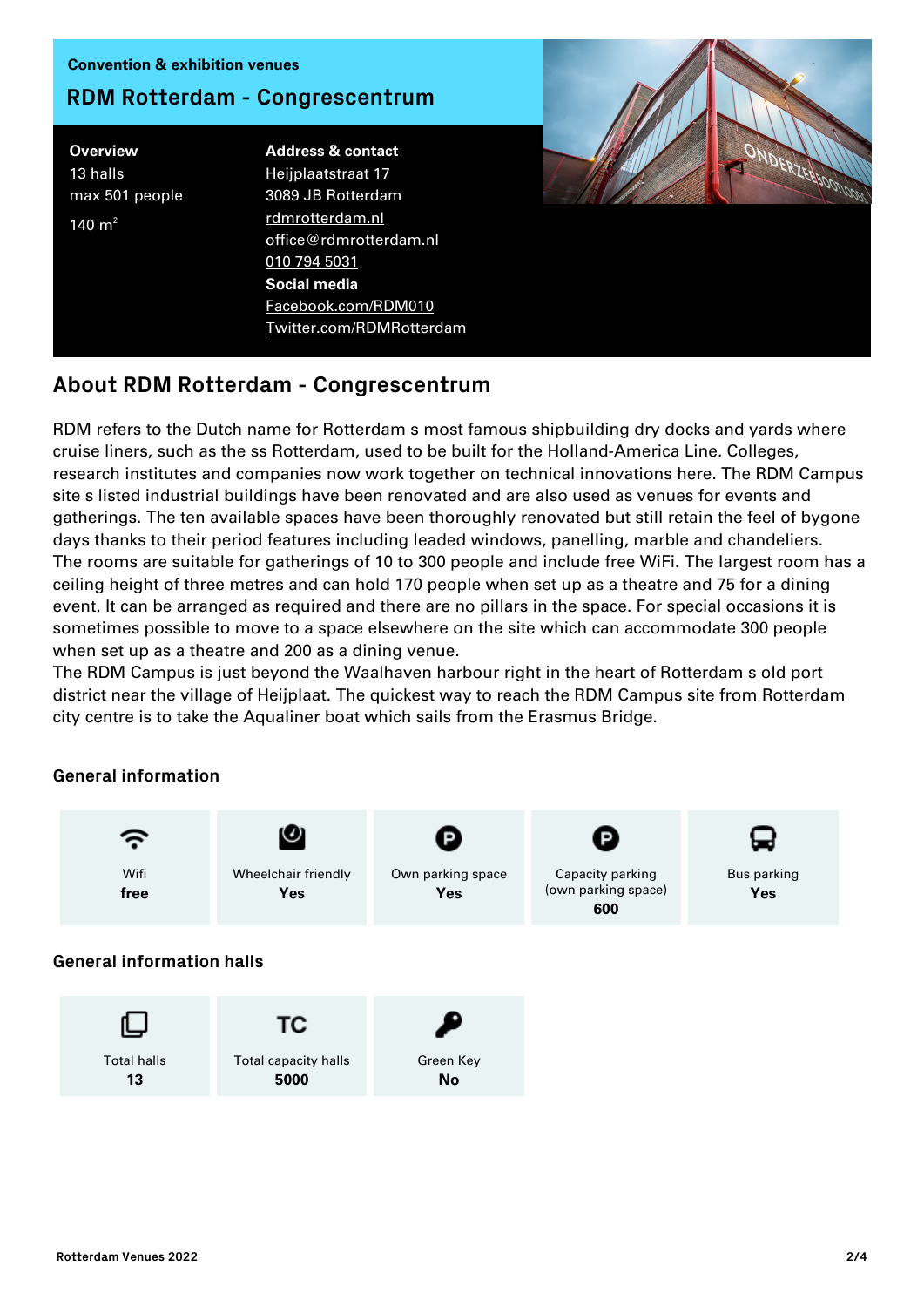## **Capacity largest hall**

|                                                                     |                                    | R                                   |                                  |              | M <sub>2</sub>      |                |              |
|---------------------------------------------------------------------|------------------------------------|-------------------------------------|----------------------------------|--------------|---------------------|----------------|--------------|
| Capacity theatre set-<br>up<br>501                                  | Capacity classroom<br>set-up<br>60 | Capacity reception<br>set-up<br>501 | Capacity dinner set-<br>up<br>75 |              | Surface (m2)<br>140 |                |              |
| н<br>Maximum height (m)<br>$\mathbf{3}$<br><b>Capacity per hall</b> |                                    |                                     |                                  |              |                     |                |              |
| <b>Naam</b>                                                         |                                    | T                                   | $\mathbf c$                      | $\mathsf{R}$ | D                   | M <sub>2</sub> | H            |
| Rode Eetkamer                                                       |                                    | 60                                  |                                  |              |                     | 89             | 3            |
| H.A.J. Baanderszaal                                                 |                                    | 100                                 |                                  |              |                     | 286            | 3            |
| Plenaire ruimte                                                     |                                    | 170                                 | 60                               | 170          | 75                  | 140            | $\mathbf{3}$ |
| Vergaderruimte 2 derde etage                                        |                                    | 12                                  |                                  |              |                     | 25             | $\mathbf{3}$ |
| Directiekamer                                                       |                                    | 24                                  |                                  |              |                     | 61             | 3            |
| Vergaderruimte 1 derde etage                                        |                                    | 25                                  |                                  |              |                     | 48             | $\mathbf{3}$ |
| Congrescentrum Baai 2                                               |                                    | 170                                 |                                  |              |                     | 600            | 20           |
| Marmeren Hal                                                        |                                    | 100                                 |                                  |              |                     | 155            | $\mathbf{3}$ |
| Commissarissenkamer                                                 |                                    | 20                                  |                                  |              |                     | 57             | $\mathbf{3}$ |
| Lounge                                                              |                                    | 20                                  |                                  |              |                     | 32             | 3            |
| Auditorium                                                          | 136                                |                                     |                                  |              | 132                 | $\overline{7}$ |              |

Onderzeebootloods 5000 4400 19.25

To view the full online record, please visit https://en.rotterdampartners.nl/venues/rdm-rotterdam-congrescentrum-en/